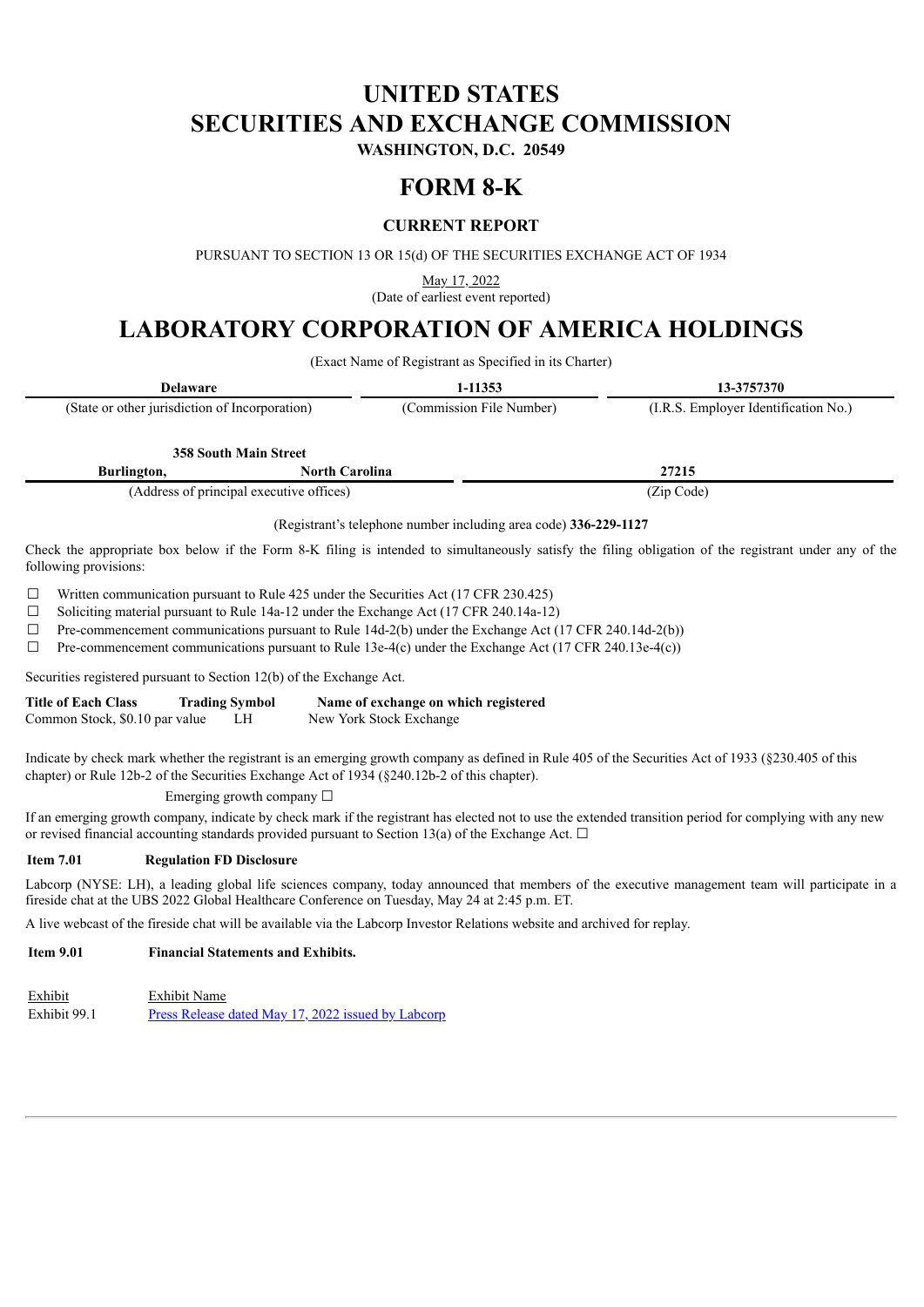### **SIGNATURES**

Pursuant to the requirements of the Securities Exchange Act of 1934, the registrant has duly caused this report to be signed on its behalf by the undersigned hereunto duly authorized.

## LABORATORY CORPORATION OF AMERICA HOLDINGS Registrant

By: /s/ SANDRA VAN DER VAART

Sandra van der Vaart Executive Vice President, Chief Legal Officer and Corporate Secretary

May 17, 2022